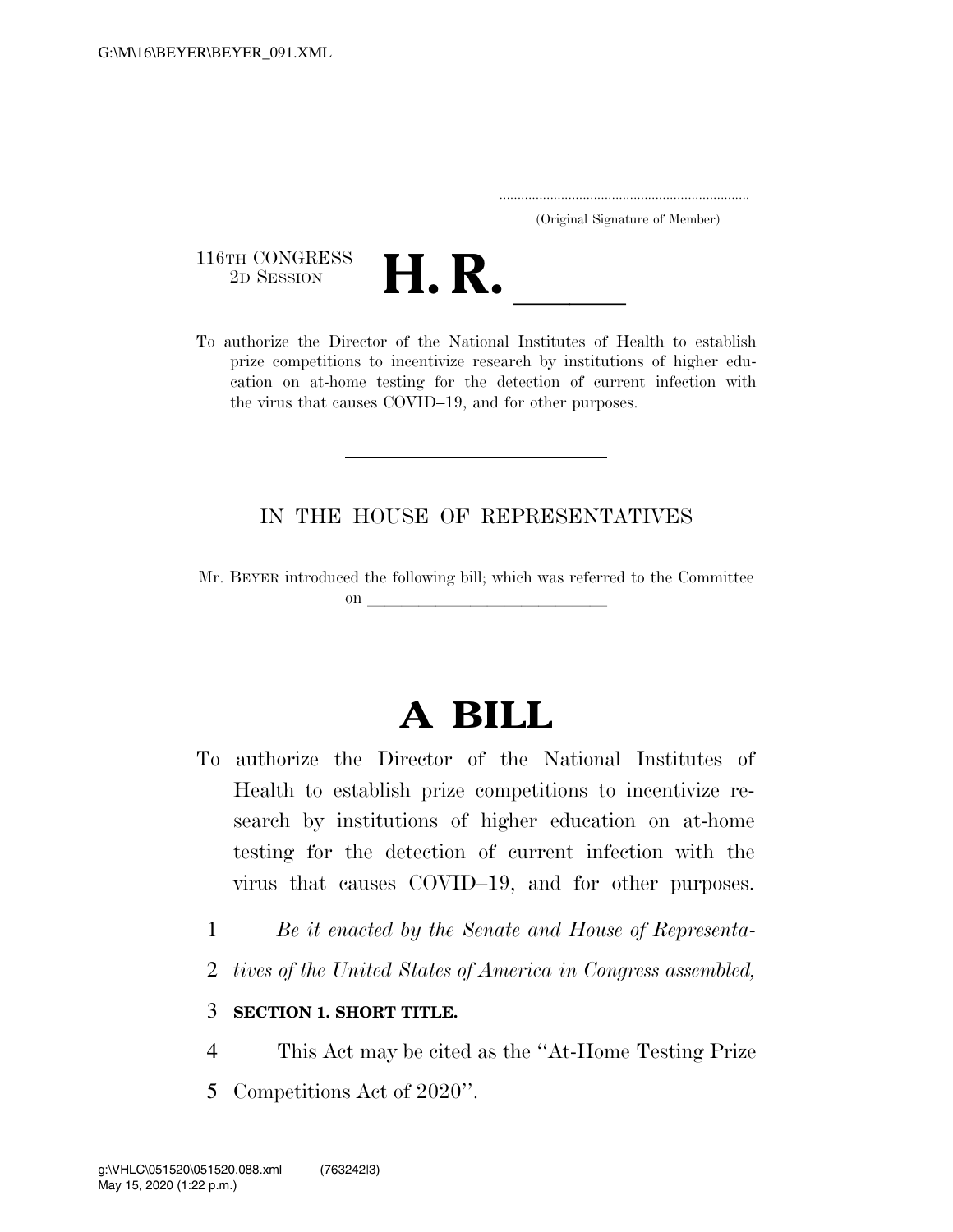#### 

# **SEC. 2. FINDINGS.**

Congress finds the following:

| 3              | (1) Prize competitions have been used through-      |
|----------------|-----------------------------------------------------|
| $\overline{4}$ | out America's history, dating back to the designing |
| 5              | of the United States Capitol Building in 1792.      |

 (2) The America COMPETES Reauthorization Act of 2010 granted authority for Federal agencies to carry out prize competitions in order to stimulate innovation to advance each agency's mission.

 (3) Prize competitions provide a benefit to the American people by providing a high reward return on taxpayer dollars.

 (4) Since 2010, Federal agencies have con- ducted nearly 1,000 prize competitions to help ad-dress some of our Nation's greatest challenges.

 (5) In order to mitigate the spread of COVID– 19, Americans needs access to rapid diagnostic test-ing in their homes.

 (6) At-home infectious disease tests provide re-sults in real time, rather than in hours or days.

 (7) Infectious disease tests are useful in re- source-limited situations where there may not be ac- cess to a central laboratory or where infrastructure is limited for transporting samples. At-home infec- tious disease tests can also lead to prompter treat-ment, which can prevent infections from spreading.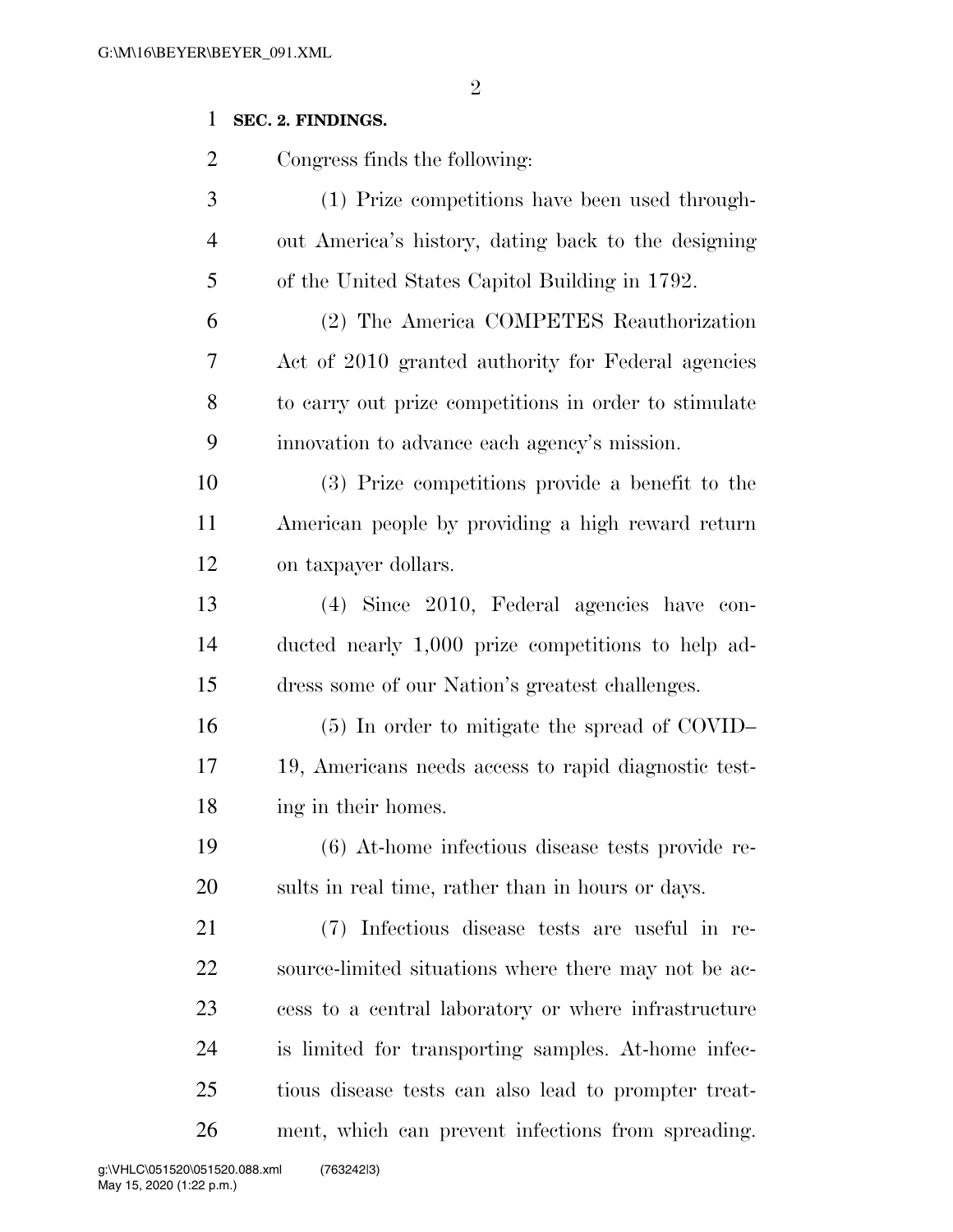(8) Although other Federal agencies are cur- rently involved in supporting and conducting re- search into at-home testing, research spurred by prize competitions at the National Institutes of Health in consultation with the National Institute of Standards and Technology can have broader benefits for the American public.

 (9) The National Institute of Standards and Technology, due to its expertise in materials meas- urement, including for DNA and other biological materials, is well positioned to support the National Institutes of Health in the development of reference materials and best practices for the assessment and validation of COVID–19 test results.

# **SEC. 3. ESTABLISHMENT OF PRIZE COMPETITION FOR RE-SEARCH ON COVID–19 AT-HOME TESTING.**

 (a) IN GENERAL.—The Director of the National In- stitutes of Health, in consultation with the Director of the National Institute of Standards and Technology, shall carry out prize competitions pursuant to section 24 of the Stevenson-Wydler Technology Innovation Act of 1980 (15 U.S.C. 3719) to incentivize research by institutions of higher education on at-home testing for the detection of current infection with the virus that causes COVID–19.